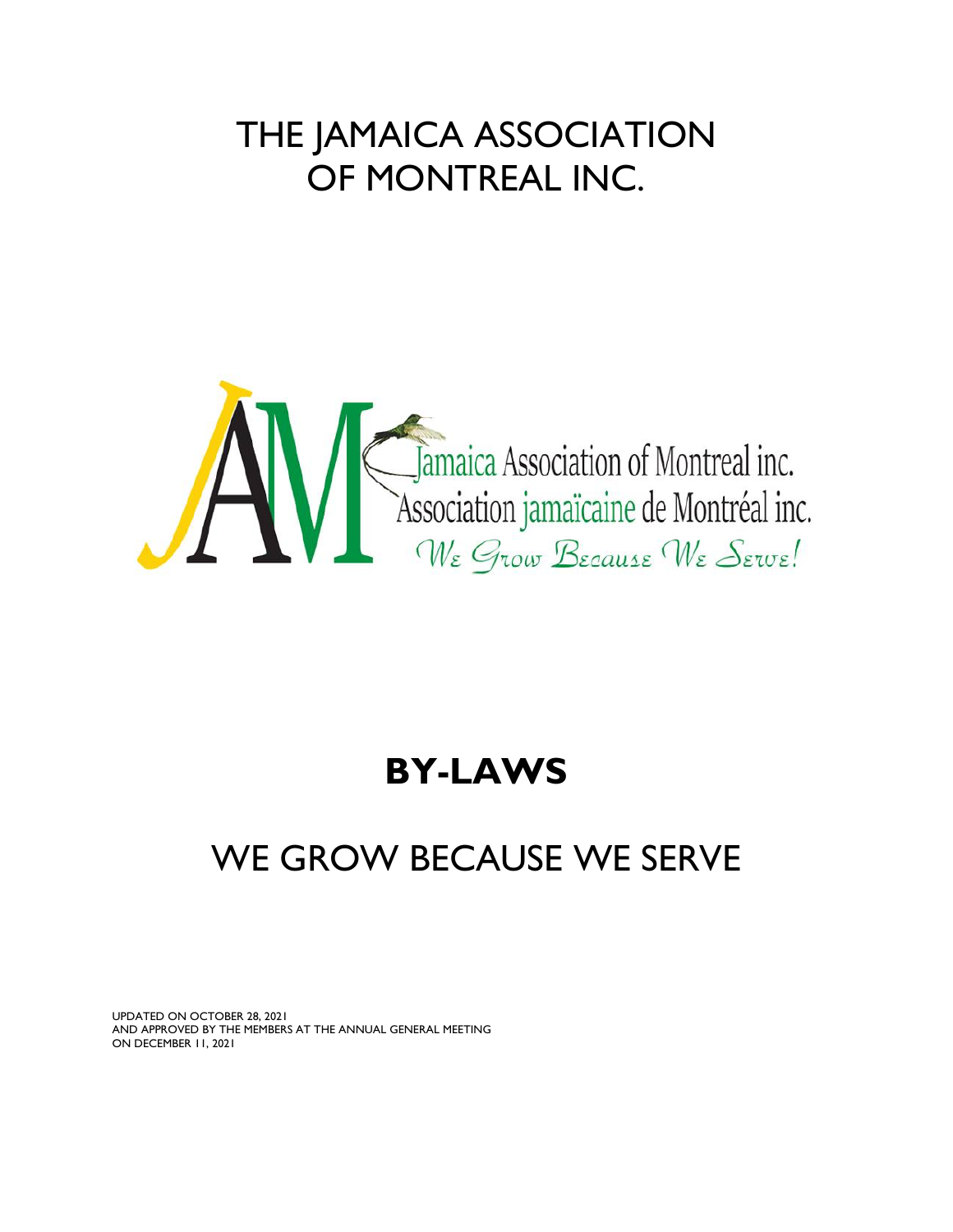## **TABLE OF CONTENTS**

## **BY-LAW ONE: GOVERNANCE**

| <b>PART 1: OVERVIEW OF THE CORPORATION</b>                     | 3  |
|----------------------------------------------------------------|----|
| <b>PART 2: MEMBERS</b>                                         | 4  |
| <b>PART 3: DUES</b>                                            | 5  |
| <b>PART 4: MEMBERS' MEETINGS</b>                               | 6  |
| <b>PART 5: BOARD OF DIRECTORS</b>                              | 8  |
| <b>PART 7: BOARD ELECTION &amp; PROCESS</b>                    | 14 |
| <b>PART 8: FINANCIAL YEAR, ACCOUNTS &amp; AUDIT</b>            | 17 |
| <b>PART 9: CONTRACTS, CHEQUE DRAFTS &amp; BANK ACCOUNTS</b>    | 17 |
| <b>PART 10: DECLARATIONS</b>                                   | 18 |
| <b>PART 11: INTERPRETATIONS</b>                                | 19 |
| <b>BY-LAW TWO: INDEMNIFICATION OF OFFICERS &amp; DIRECTORS</b> | 20 |
| <b>BY-LAW THREE: BORROWING</b>                                 | 21 |
|                                                                |    |

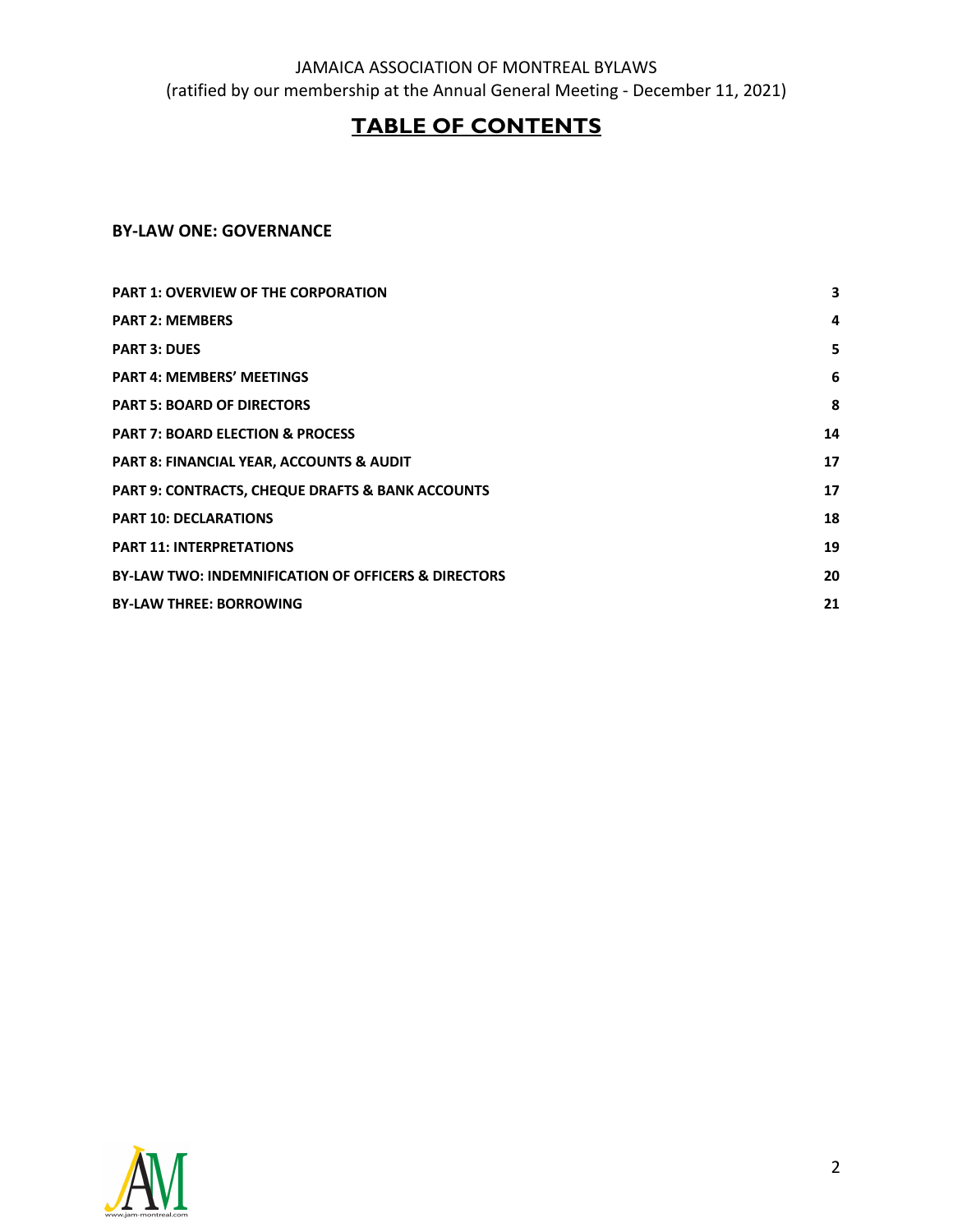## **PART 1: OVERVIEW OF THE CORPORATION**

#### **ARTICLE 1.1: NAME**

1.1.1 The corporate name of the Corporation is JAMAICA ASSOCIATION OF MONTREAL INC. referred to herein as the Corporation.

#### **ARTICLE 1.2: MISSION & OBJECTIVES**

- 1.2.1 The objects of the Corporation as set out in its Letters Patent, as amended, are to establish, maintain, and conduct a social club for the accommodation, recreation, and convenience of the members of the Corporation; and to raise moneys for educational purposes.
- 1.2.2 The mission of the Corporation is to assist in improving and enhancing the quality of life for the Jamaican Community
- 1.2.3 In fulfilling this Mission, the Corporation manages its operations to ensure the development of the community through economic educational, cultural, and social activities by achieving the following objectives:
	- 1. To celebrate, promote and support positive values of Jamaican traditions, customs, and language.
	- 2. To improve the quality of life for Jamaicans and all those who ascribe to the goals and Mission of the Association.
	- 3. To provide cultural, social and education programs and activities for all (children, youth, young adults, adults, and seniors)
	- 4. To advocate on behalf of the community and to empower community members on economic, social, political, educational fronts
	- 5. To foster cultural identity and appreciations for all generations of Jamaicans in Montreal as well as to foster cultural integration with the aim of developing an antiracist society in Montreal, Quebec, and Canada.
	- 6. To collaborate with other community organizations and agencies that share similar visions, values, and goals.
	- 7. To acquire and hold a property through purchase, bequest, lease, or other means to adequately house the Association

## **ARTICLE 1.3: CORPORATE SEAL**

1.3.1 The corporate seal of the Corporation shall be circular in form and shall bear the name of the Corporation and the year of its incorporation.

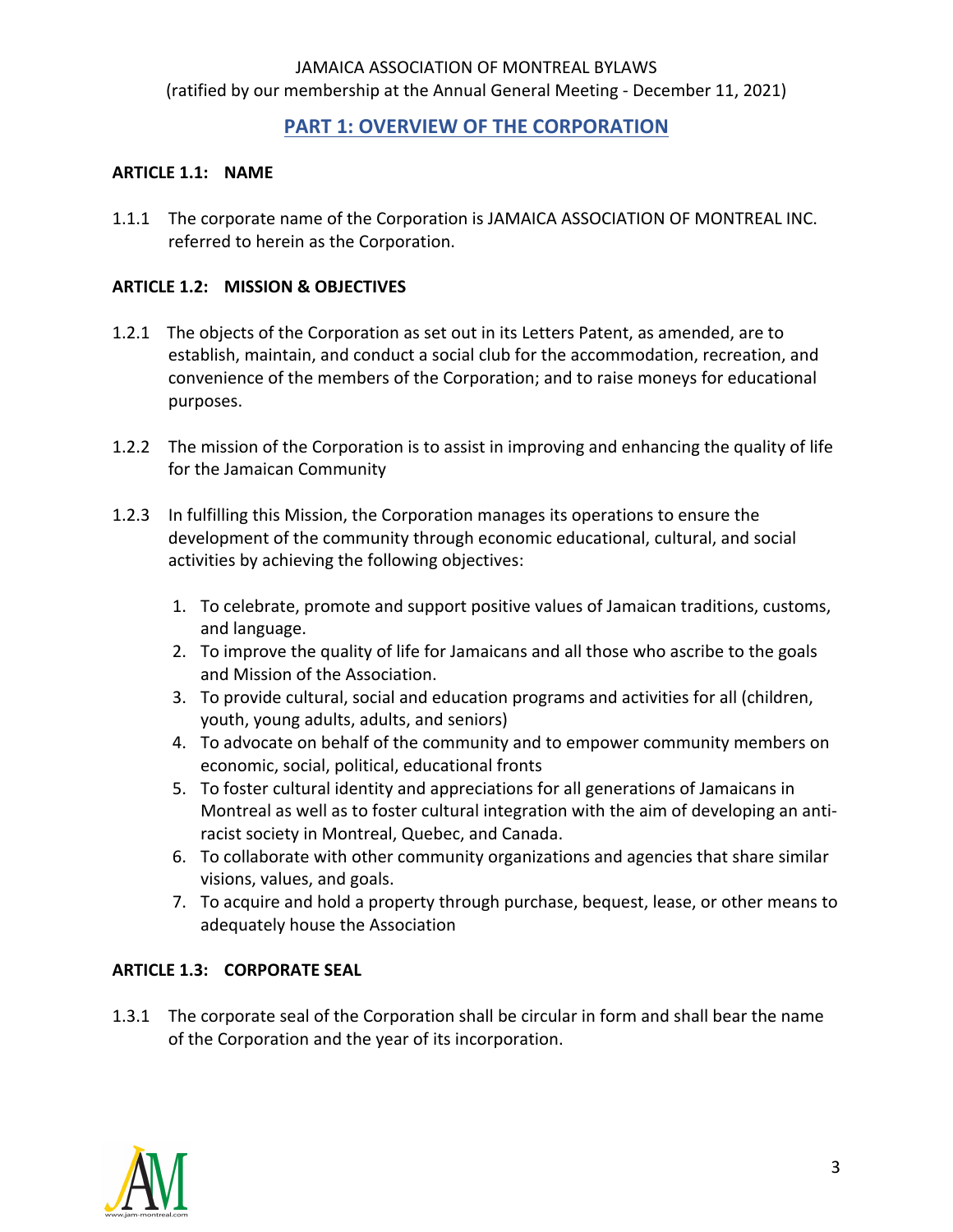(ratified by our membership at the Annual General Meeting - December 11, 2021)

#### **ARTICLE 1.4: OFFICE LOCATION**

1.4.1 The head office and chief place of business of the Corporation shall be in the city of Montreal in the Province of Quebec.

## **ARTICLE 1.5 NON-PROFIT STATUS**

- 1.5.1 The Corporation is incorporated in Quebec as a non-profit organization (*OSBL – organism san but lucratif*) under *Loi sur les compagnies* (LRQ chapter c-38, part III) registered on June 15, 1970 and registered under the number 1141772351.
- 1.5.2 The work of the Corporation is carried out without the purpose of gain for its members and to fulfill the Mission of the Corporation.

## **PART 2: MEMBERS**

#### **ARTICLE 2.1: CLASSES AND QUALIFICATIONS**

- 2.1.1 There shall be two (2) categories of membership:
	- 1. Active Members;
	- 2. Lifetime Members
- 2.1.2 New members shall only become Active Members with voting rights after having paid their annual dues for one year.
- 2.1.3 Active Members have the right to receive notice of membership meetings, vote at those meetings and be eligible to become a member of the Board.
- 2.1.4 Active Members shall be those persons of Jamaican heritage or other individuals who interested and committed to the mission and objects of the Corporation whose applications for Active Membership in the Corporation have been approved and accepted by the Board of Directors of the Corporation and who have paid their annual dues on time. Only the Board of Directors of the Corporation may approve and accept applications for Active Membership in the Corporation.
- 2.1.5 The membership year is the fiscal year, October 1 September 30. Fees are due on or before September 30 to be eligible to vote at the Annual General Meeting in December.
- 2.1.6 Lifetime Members are Active Members who have demonstrated long time commitment to the Corporation They have been proposed and accepted by the Board of Directors.

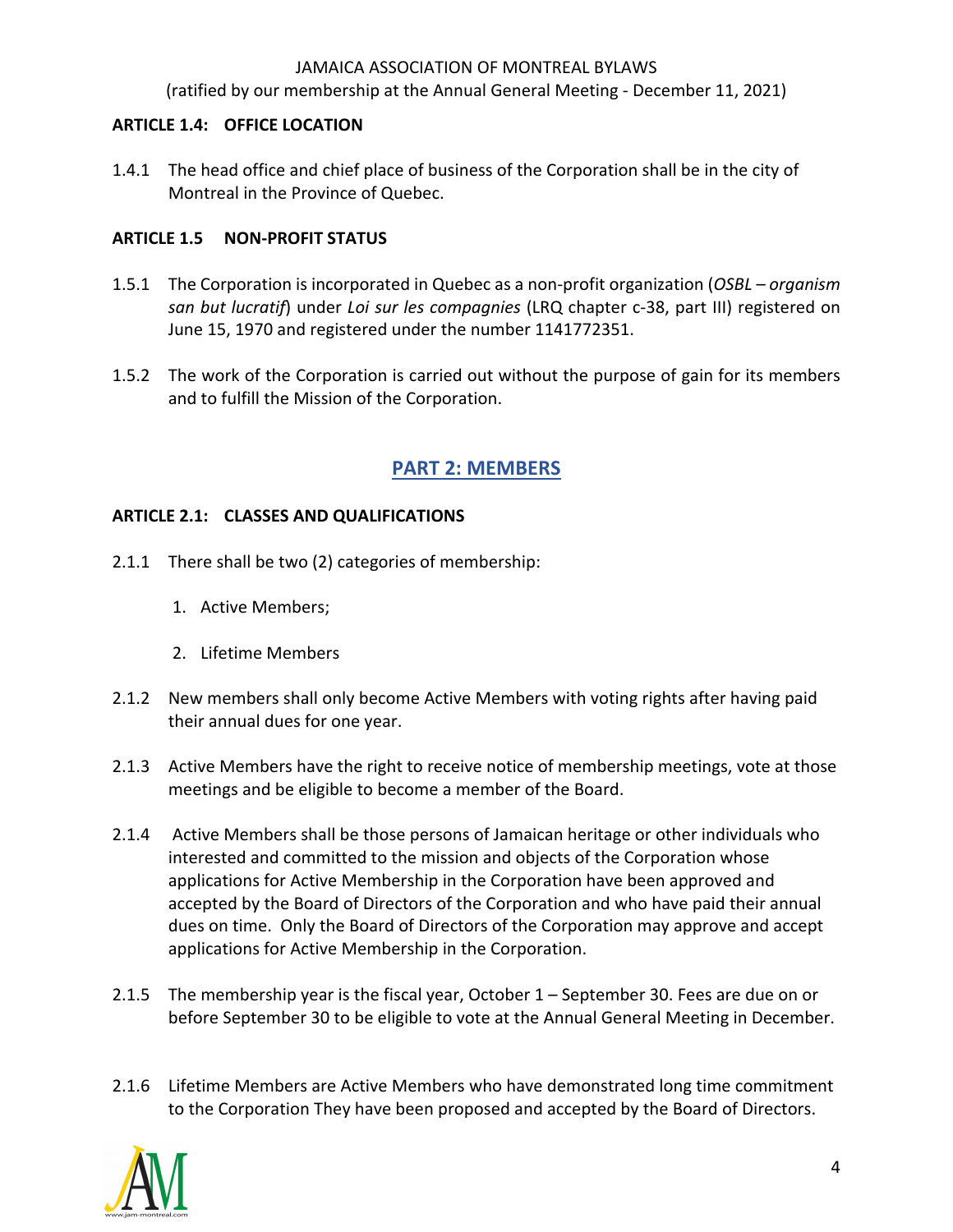(ratified by our membership at the Annual General Meeting - December 11, 2021)

The Board of Directors can approve one new lifetime membership per calendar year. Lifetime members are exempt from payment of annual dues.

#### **ARTICLE 2.2: APPLICATION**

2.2.1 Applications for Active Membership shall be made in writing on the form prescribed by the Board of Directors and must be approved by the Board.

#### **ARTICLE 2.3: VOTING RIGHTS**

2.3.1 Active Members and Lifetime Members have the right to vote at all meetings of the members of the Corporation. Each member has one vote. There is no proxy voting.

#### **ARTICLE 2.4: RESIGNATION AND REMOVAL**

- 2.4.1 Any member may resign at any time.
- 2.4.2 The Board may, by resolution, suspend or permanently revoke the membership of any Active Member whom they determine to have failed to continue to meet the eligibility criteria or to abide by the Corporation's bylaws and policies.
- 2.4.3 The Board's decision will be made after having given the individual in question a chance to express their perspective. The subsequent decision will then be final and without appeal.

## **PART 3: DUES**

#### **ARTICLE 3.1 DUES**

- 3.1.1 Membership dues shall be paid by on a yearly basis no later than September 30 of each year.
- 3.1.2 The board of directors shall determine the annual dues for the coming year at least 60 days in advance of the fiscal year end, and publish the dues on the Corporation's website
- 3.1.3 Paid up members will obtain certain benefits that include a membership card and special offers through the Corporation and in the community at large.
- 3.1.4 Members will be provided with reasonable notice respecting the deadline for payment of dues for members to be able to exercise their voting rights.

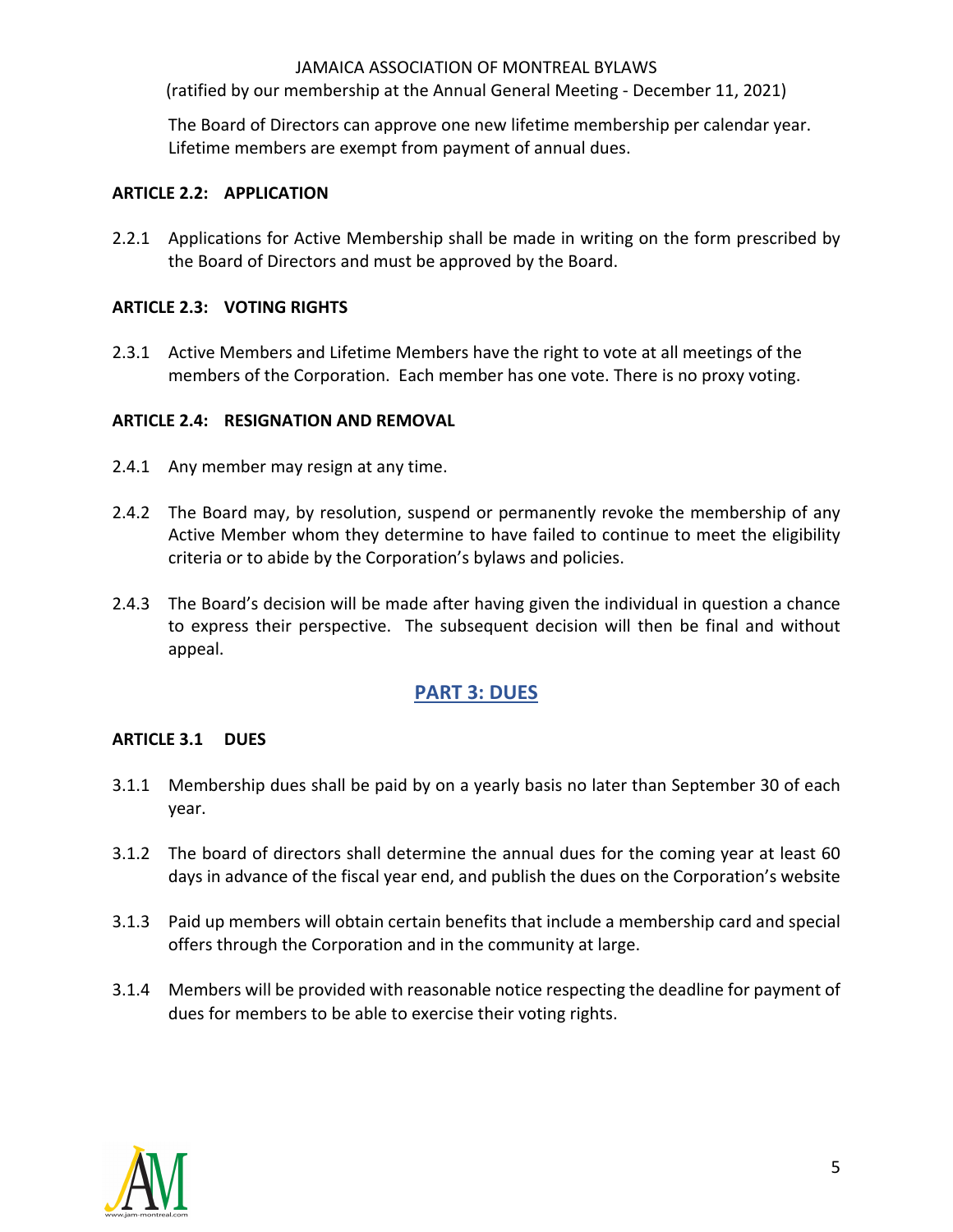## **PART 4: MEMBERS' MEETINGS**

#### **ARTICLE 4.1: MEMBERS' MEETINGS**

- 4.1.1 Members meetings shall be convened 8 months of the year on a Saturday evening in the following months: February, March, April, May, June, September, October, and November.
- 4.2.1 The Board of Directors shall determine the date for each meeting and publish meeting dates at least 15 days in advance of each meeting on the Corporation's website

#### **ARTICLE 4.2: ANNUAL GENERAL MEETING**

- 4.2.1 The Annual General Meeting of the Members of the Corporation shall be held on such date:
	- 1. once at least in every fiscal year;
	- 2. not later than three (3) months from the end of the Corporation's financial year;
	- 3. not later than the last day of December of the same year;
- 4.2.2 The notice of the annual meeting of the Members of the Corporation shall be sent to Members no later than the first day of November.
- 4.2.3 Annual general meetings of the Members of the Corporation shall be held at the head office of the Corporation or at such other place, within the Province of Quebec, as may be determined by resolution of the Board of Directors.
- 4.2.4 If the Corporation chooses to make available a telephonic, electronic, or other communication facility that permits all participants to communicate adequately with each other during a meeting of Members, any person entitled to attend such meeting may participate in the meeting by means of telephonic, electronic, or other communication facility. A person participating in a meeting by such means is deemed to be present at the meeting. Notwithstanding any other provision of this By-law, any person participating in a meeting of Members pursuant to this section who is entitled to vote at that meeting may vote by means of any telephonic, electronic, or other communication facility that the Corporation has made available for this purpose.
- 4.2.5 The Board may determine that a meeting of Members shall be held entirely by means of a telephonic, electronic, or other communication facility that permits all participants to communicate adequately with each other during the meeting. The Board may establish procedures regarding the holding of meetings of Members by such means.

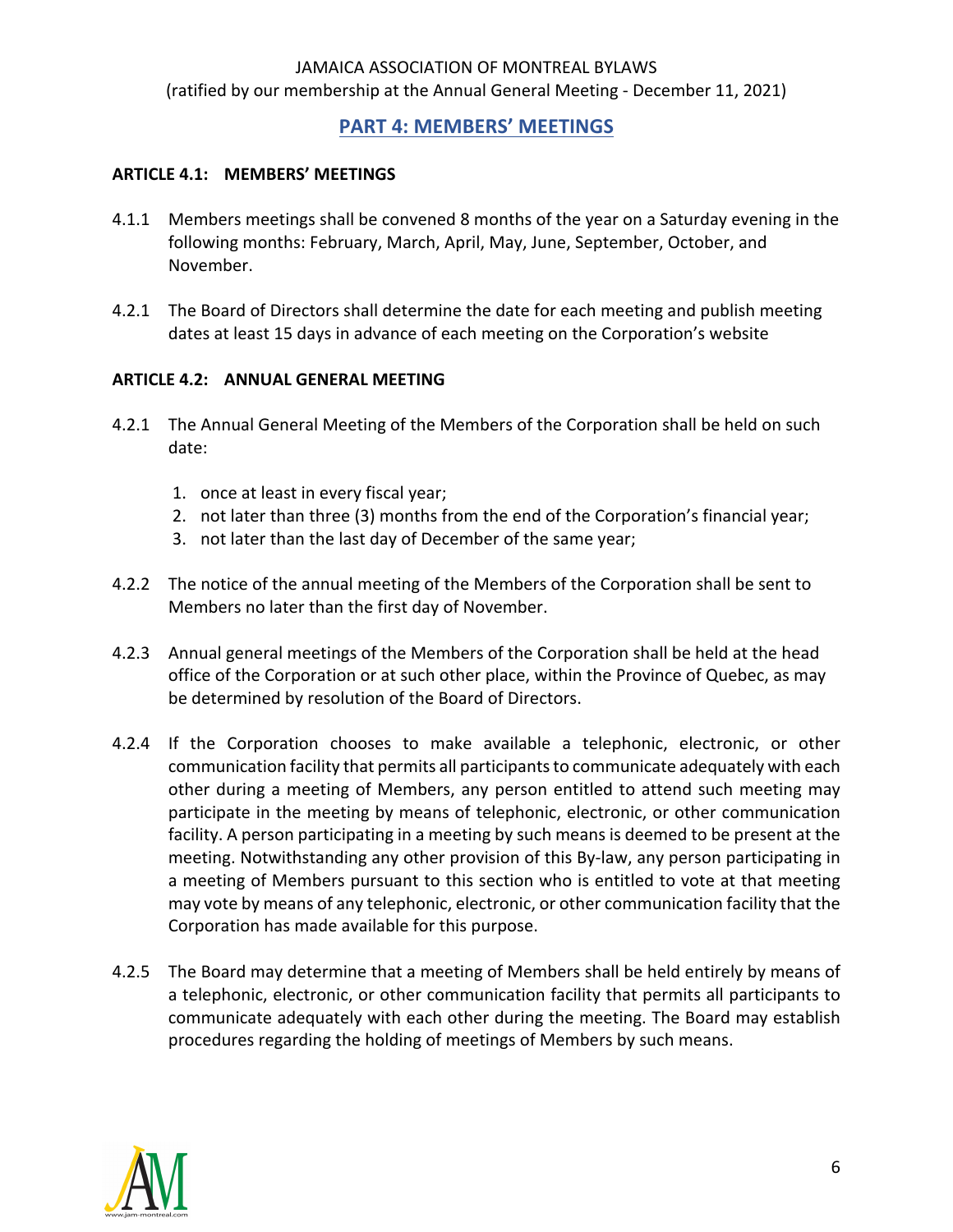(ratified by our membership at the Annual General Meeting - December 11, 2021)

4.2.6 Votes shall be determined by a show of hands, voting credentials, or using an electronic voting system with respect to a hybrid or fully virtual meeting, unless a recorded ballot is requested by a Voting Member.

#### **ARTICLE 4.3: SPECIAL MEETINGS**

- 4.3.1. Special general meetings of the Members may be called at any time by the President, or a Vice-President and under authority of a resolution of the Board of Directors.
- 4.3.2 A special general meeting shall be called whenever at least 20 per cent (20%) of the Members in good standing request such a meeting in writing.
- 4.3.3 Any such resolution or request shall specify the object for which the meeting is to be called. The notice of a special general meeting of members shall state in specific terms the purpose(s) of such meeting.
- 4.3.4 The President or, in his/her absence, a Vice-President, shall upon adoption of such resolution or on receipt of such a request cause the meeting to be called by the Secretary.
- 4.3.5 A special general meeting of the Members shall be held at the head office of the Corporation or at such other place, within the City of Montreal, as may be determined by resolution of the Board of Directors, or pursuant to Sections 4.2.4 and following.

#### **ARTICLE 4.4: NOTICE OF MEETINGS**

- 4.4.1 Notice specifying the place, day, and hour of each annual and each special general meeting of the Members shall be provided in writing by letter or by email to all eligible to vote who have provided their address at least seven (7) days before the date fixed for the meeting. Written notice shall also be posted at the head office of the organization and on its website.
- 4.4.2 Irregularities in sending or giving of the notice the accidental omission to give notice of any meeting to any member, or the non-receipt of any such notice by any of the members shall not invalidate any meeting date.

#### **ARTICLE 4.5: CHAIRMAN**

- 4.5.1 The President or, in his/her absence, any Vice-President shall preside at the members' meeting.
- 4.5.2 If the President and the Vice-Presidents are all absent, the Treasurer or a Director may act as the Chairman for that meeting.

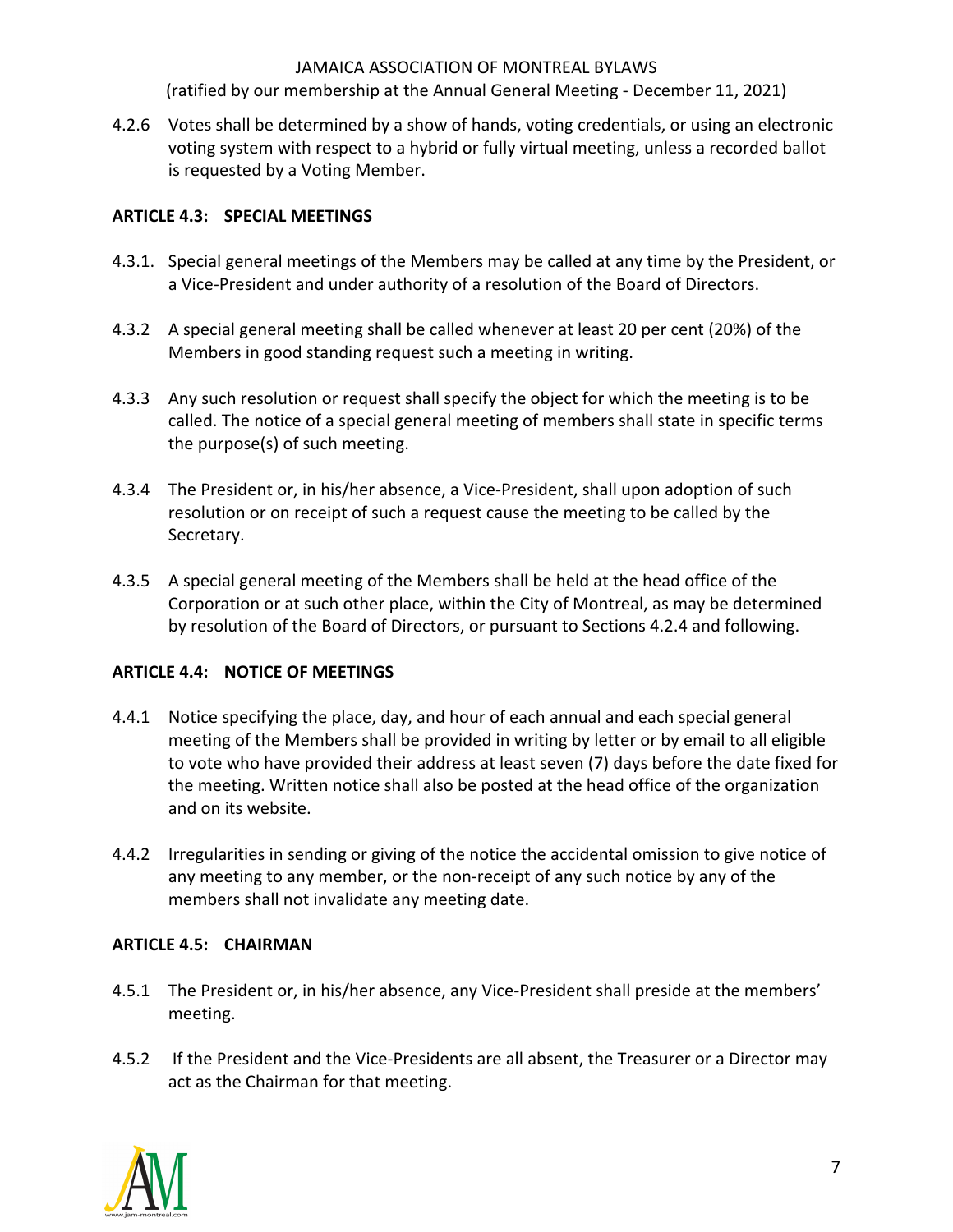(ratified by our membership at the Annual General Meeting - December 11, 2021)

#### **ARTICLE 4.6: QUORUM**

- 4.6.1 For the purpose of Members' meetings fifteen (15) members shall constitute a quorum.
- 4.6.2 All decisions will be made by a majority vote of 50%+1 except where the laws of Quebec or these bylaws specify otherwise.

#### **ARTICLE 4.7: RIGHT TO VOTE**

- 4.7.1 At all Members' meetings, each Active Member in good standing shall be entitled to one (1) vote.
- 4.7.2 There is no proxy voting.

#### **ARTICLE 4.8: SCRUTINEERS**

4.8.1 The President at any Members' meeting may appoint one (1) or more persons to act as scrutineer or scrutineers at such meeting, as needed

#### **ARTICLE 4.9: ADDRESSES OF MEMBERS**

4.9.1 Every member shall provide a correct address and or a correct email address to which all notices shall be mailed or sent

## **PART 5: BOARD OF DIRECTORS**

#### **ARTICLE 5.1: NUMBER OF DIRECTORS**

5.1.1 The Board of Directors of the Corporation shall consist of nine (9) directors. This number can be modified in accordance with Article 87 of the Loi sur les compagnies.

#### **ARTICLE 5.2 COMPOSITION OF THE BOARD OF DIRECTORS**

- 5.2.1 Of the nine (9) Directors, five (5) are Officers:
	- 1. President
	- 2. 1<sup>st</sup> Vice President
	- 3. 2<sup>nd</sup> Vice President
	- 4. Treasurer
	- 5. Secretary
- 5.2.2 The Directors and the Officers shall be elected by the Members at the Annual General Meeting

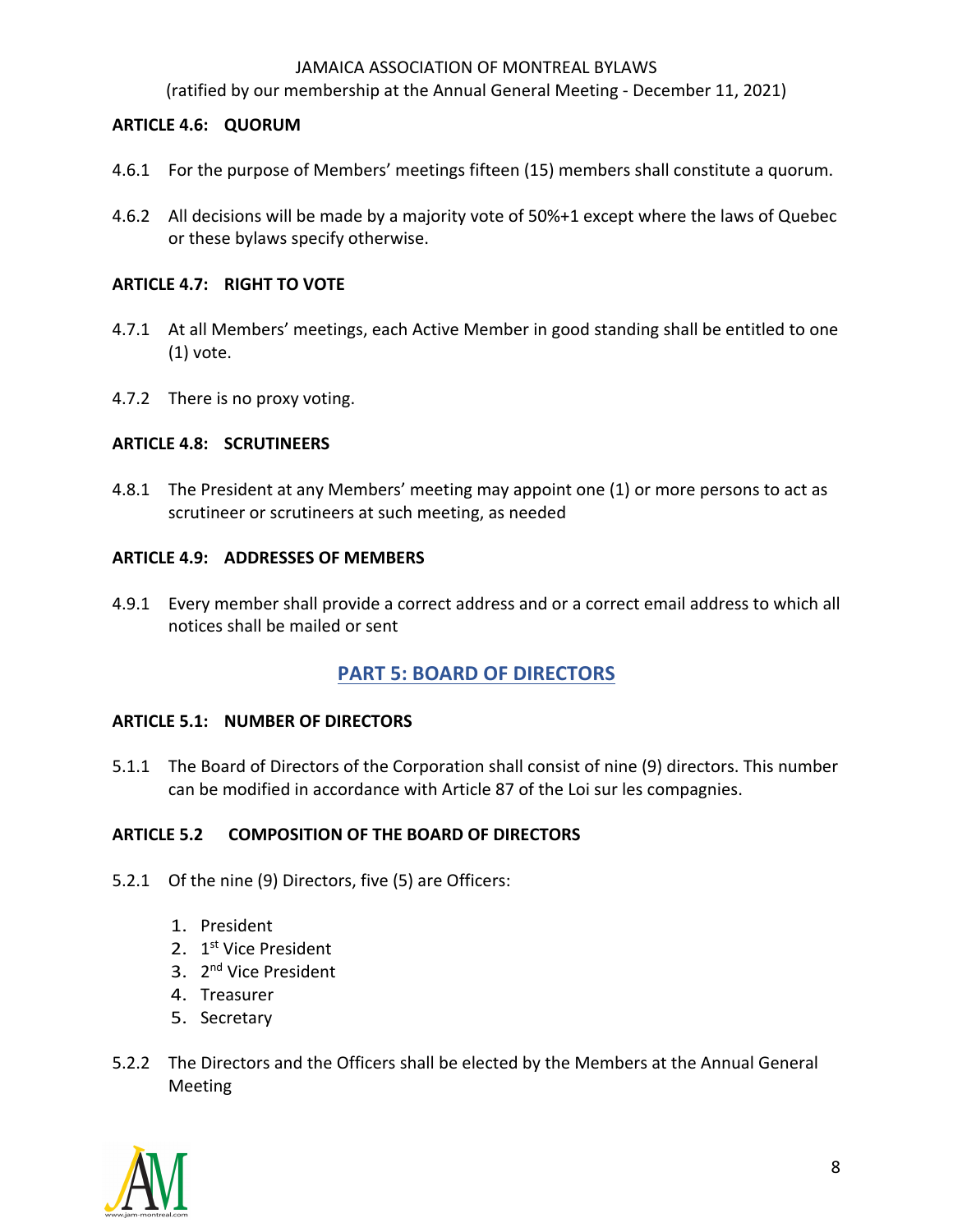(ratified by our membership at the Annual General Meeting - December 11, 2021)

#### **ARTICLE 5.3 ELIGIBILITY OF DIRECTORS**

- 5.3.1 Any person is eligible to be a Director of the Corporation if they:
	- 1. Are a current Member of the Corporation in good standing;
	- 2. Are of Jamaican heritage being born in Jamaica or having a parent or grandparent who was born in Jamaica;
	- 3. Are over the age of eighteen (18);
	- 4. Are legally competent to conduct business and enter contracts under the laws of Canada and its provinces; and
	- 5. Are not an employee of the Corporation.

#### 5.3.2 Additional Criteria

1. Without restricting or altering the foregoing, the Board may at its discretion provide certain criteria that are desired or expected of Directors and nominees. If the Board provides such additional criteria, it shall clearly specify that such criteria are instructive only and have no impact on the eligibility of any person to be a Director of the Corporation.

#### **ARTICLE 5.4 ROLE OF THE BOARD**

- 5.4.1 The Board shall have full power and authority to manage and control the affairs of the Corporation and to formulate and implement its policies.
- 5.4.2 The Board:
	- 1. Exercises the powers and accomplishes the acts set out in its Letters Patent and the bylaws as well as all other acts required by law in the best interest of the Corporation;
	- 2. Receives, acquires, and administers the goods of the organization;
	- 3. Approves the use of funds;
	- 4. Establishes policies for the management of the human, material, and financial resources of the Corporation;
	- 5. When appropriate, forms committees and determines the mandate and powers of these committees;
	- 6. Accounts for its acts and decisions at meetings of the Members. The Board shall submit an activity report and a report on financial operations at each Annual General Meeting;
	- 7. Acts and governs as a collective entity; no individual Board member can make decisions or act in the name of the Corporation unless specifically authorized to do so by a Board resolution;
	- 8. Shall fill any vacancy on the Board that arises during the year, should it wish to do so

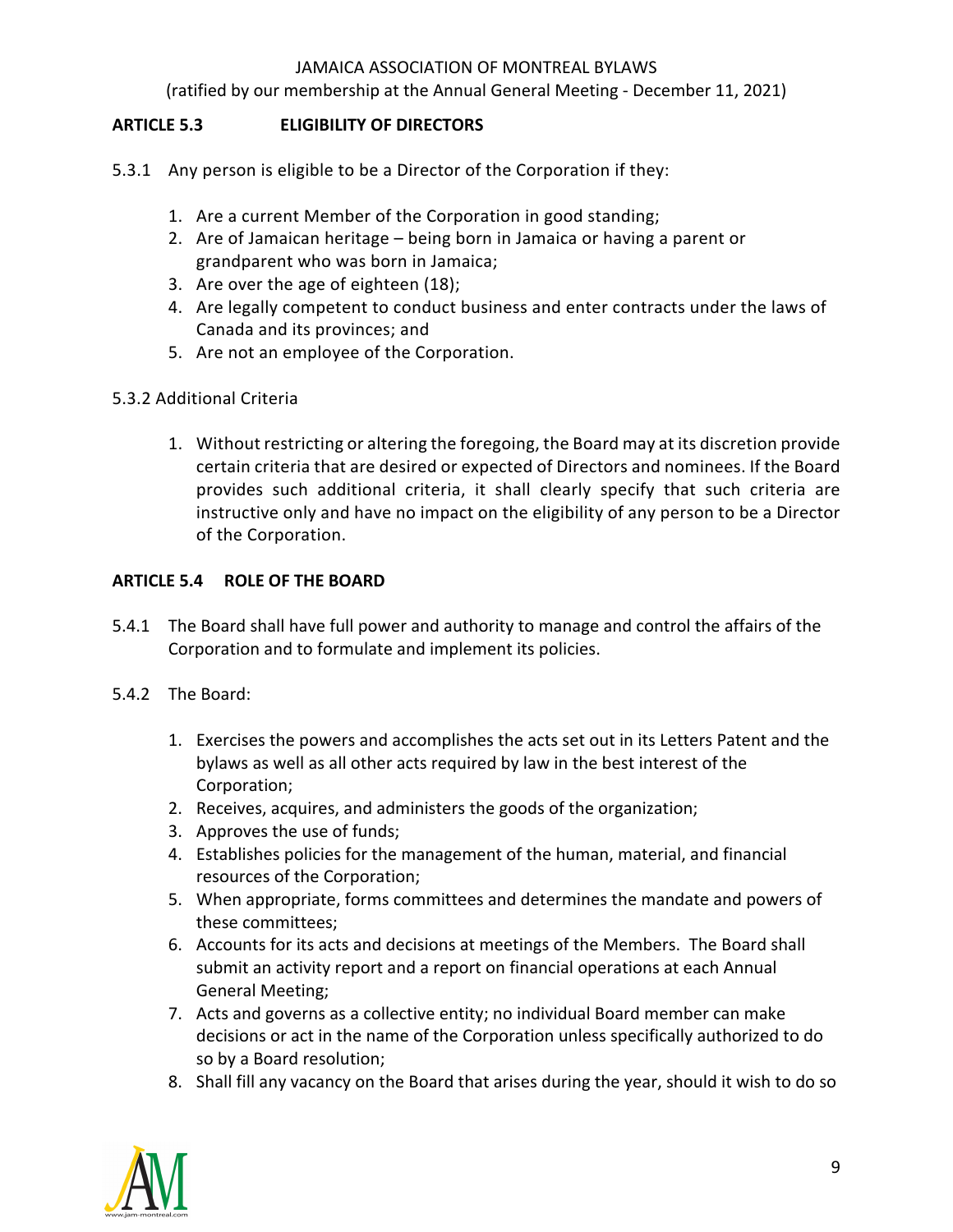(ratified by our membership at the Annual General Meeting - December 11, 2021)

#### **ARTICLE 5.5 LENGTH OF TERM: OFFICERS & DIRECTORS**

#### **5.5.1 LENGTH OF TERM:**

#### 5.5.1.1 Officers are elected for **two-year terms** as follows:

- 1. In odd-numbered years, the President,  $2<sup>nd</sup>$  Vice President, and Secretary will be elected.
- 2. In even-numbered years, the  $1<sup>st</sup>$  Vice President and Treasurer will be elected.
- 5.4.1.2 Directors who are not Officers are elected for a **one-year term**.

#### **5.5.2 TERM LIMITS:**

- 1. Officers are eligible for re-election for up to 3 consecutive terms (6 years).
	- i. After this time, an Officer cannot run for re-election as an Officer or be named to fill
	- ii. vacancy as an Officer until at least one year has passed.
- 2. There are no term limits for Directors who are not Officers.

#### **ARTICLE 5.6: MEETINGS AND NOTICES**

- 5.6.1 The Board of Directors shall meet at regular intervals and at least eight (8) times per year.
- 5.6.2 The notice of meeting of meeting dates shall be given at the beginning of the fiscal year. A notice of meetings shall be given a minimum of seven (7) days in advance of the meeting.
- 5.6.3 Directors may participate in a meeting by conference call, video conferencing or other electronic means if they are not able to be physically present and provided most of the Directors present at the meeting agree.
- 5.6.4 A resolution signed by all Directors is valid in lieu of a decision at a meeting. Written confirmation of approval sent to the Secretary by email or by other means serves to document a Director's signature.
- 5.6.5 The Executive Director or equivalent staff position of the Corporation is expected to participate in Board meetings although they have no vote.

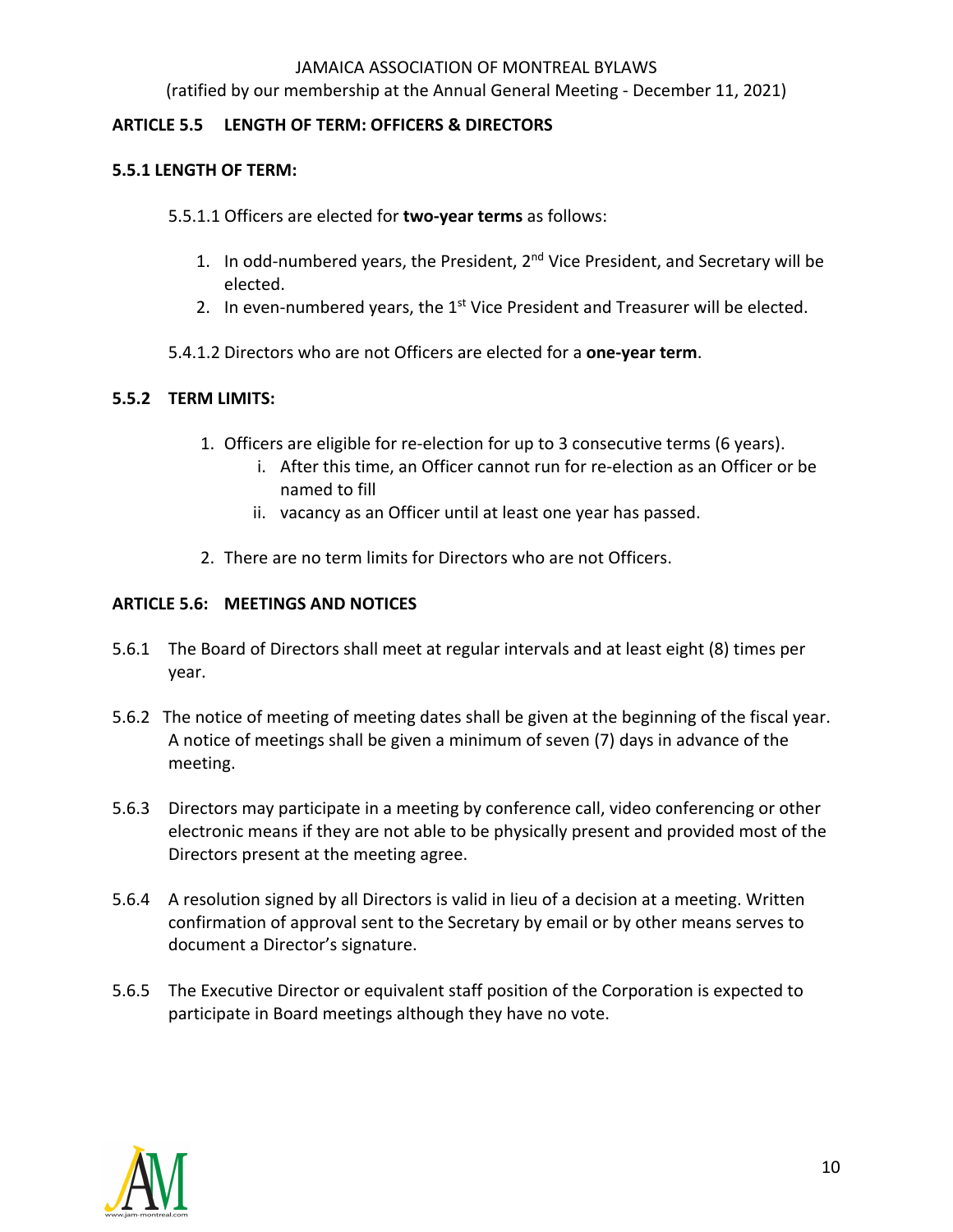(ratified by our membership at the Annual General Meeting - December 11, 2021)

#### **ARTICLE 5.7: QUORUM**

5.7.1 The quorum for meetings of the Board of Directors is a majority of the number of sitting Directors.

#### **ARTICLE 5.8 REMOVAL OF DIRECTORS**

- 5.8.1 In certain circumstances, the full board or the membership may judge it necessary to remove a Director. The Board may, by resolution, suspend or permanently remove a Director for one of the following reasons.
- 5.8.2Removal by the Board of Directors:
	- 1. Three consecutive absences from meetings or failure to otherwise participate in Board decision making without providing a reasonable excuse;
	- 2. Failure to disclose a conflict of interest;
	- 3. Engaging in public hate speech towards a group of people based on religion, gender, sexual orientation, or ethnicity.
	- 4. Actions against the interests of the Corporation;
	- 5. Harassment of staff, volunteers, or other Directors;
	- 6. Lack of compliance with the bylaws, code of conduct and other policies of the Corporation.
- 5.8.3 The Board's decision will be made after having given the individual in question a chance to express their perspective. The subsequent decision will then be final and without appeal.
- 5.8.4 Removal by the membership
	- 1. Twenty percent (20%) of Members may call for a Special General Meeting to remove a Director;
	- 2. Any Director may be removed at a Special General Meeting of the members called for that purpose by the vote of two thirds (2/3) of the voting Members present.

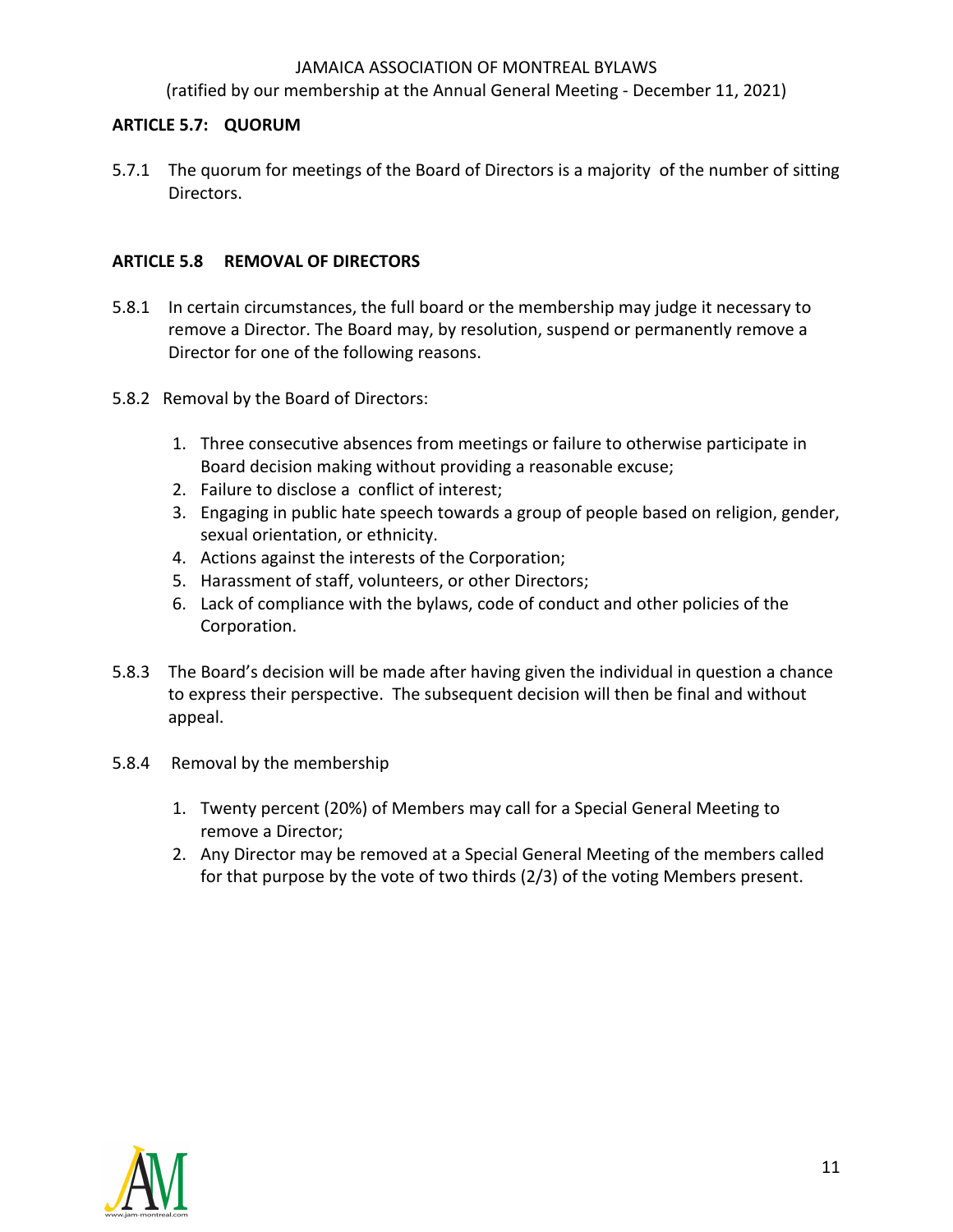(ratified by our membership at the Annual General Meeting - December 11, 2021)

## **ARTICLE 5.9 VACANCY**

- 5.9.1 A vacancy occurs following:
	- 1. The resignation in writing of a Director;
	- 2. The death or illness of a Director;
	- 3. The dismissal of a Director after two thirds (2/3) of the members present at the AGM or at an SGM called for that purpose to vote, or by removal by the Board of Directors pursuant to Article 5.8.2.

#### **ARTICLE 5.10 REMUNERATION OF DIRECTORS**

5.10.1 No Director shall receive any remuneration, though he/she may be reimbursed the reasonable traveling and other expenses incurred through the fulfillment of his/her duties as a Director that have been pre-approved by resolution of the Board or by virtue of a Board-approved policy.

#### **ARTICLE 5.11 CONFLICT OF INTEREST**

- 5.11.1 A conflict of interest is a perceived, potential, or actual situation in which a board member has personal or financial interest that could prevent them from being impartial and loyal to the Corporation. Conflicts include personal, professional, volunteer positions and relationships.
- 5.11.2 All Directors shall abide by the Corporation's Code of Conduct and/or Conflicts of Interest Policy and annually certify their adherence to it.
- 5.11.3 Members of the Board should be independent and impartial parties who do not reside in the same household, are close relatives, or who are married shall abide by their duty of loyalty to the Corporation and ensure they are free from any conflict of interest when participating in Board decisions.

## **PART 6: OFFICERS' ROLES**

#### **ARTICLE 6.1 OFFICERS**

- 6.1.1 The Officers of the Corporation shall be the:
	- 1. President,
	- 2. 1st Vice-President,
	- 3. 2nd Vice-President,
	- 4. Treasurer,
	- 5. Secretary.

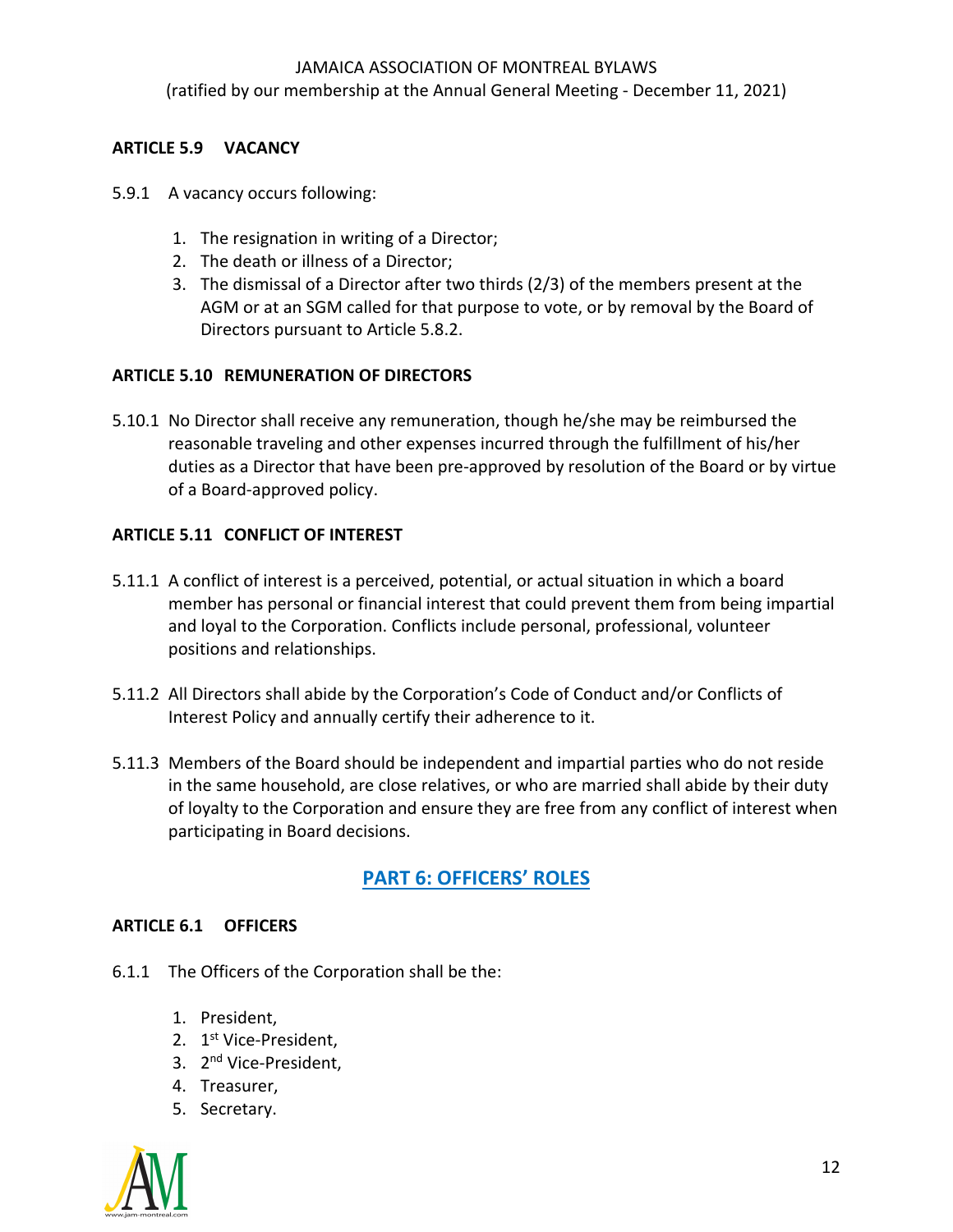(ratified by our membership at the Annual General Meeting - December 11, 2021)

#### **ARTICLE 6.2: REPONSIBILITIES OF THE PRESIDENT**

- 6.2.1 Assures all meetings of the Members and of the board are conducted appropriately, chairs those meetings when possible, and ensures appropriate follow-ups occur;
- 6.2.2 Ensures that the Board has all the information it needs to manage and make decisions for the Corporation;
- 6.2.3 Can make administrative decisions related to Board approved decisions;
- 6.2.4 Is the Board's primary liaison with the Executive Director;
- 6.2.5 Acts as public spokesperson for the Board and Corporation, as required;
- 6.2.6 Serves as a signing officer;
- 6.2.7 Is an ex-officio member of all committees. This means that the President has the right to attend and vote on all committees.

#### **ARTICLE 6.3: RESPONSIBILITIES OF THE 1st VICE-PRESIDENT**

- 6.3.1 In the absence or incapacity of the President, exercises the powers and fulfills the functions of that role;
- 6.3.2 Serves as a signing officer;
- 6.3.3 Fulfills any additional functions assigned by the Board.

#### **ARTICLE 6.4: RESPONSIBILITIES OF THE 2nd VICE PRESIDENT**

- 6.4.1 In the absence or incapacity of the 1st Vice-President, exercises the powers and fulfills the functions of that role.
- 6.4.2 Fulfills any additional functions assigned by the Board.

## **ARTICLE 6.5: RESPONSIBILITIES OF THE SECRETARY**

- 6.5.1 Takes minutes at meetings of Members and of the Board;
- 6.5.2 Oversees the keeping of records, policies, and membership;

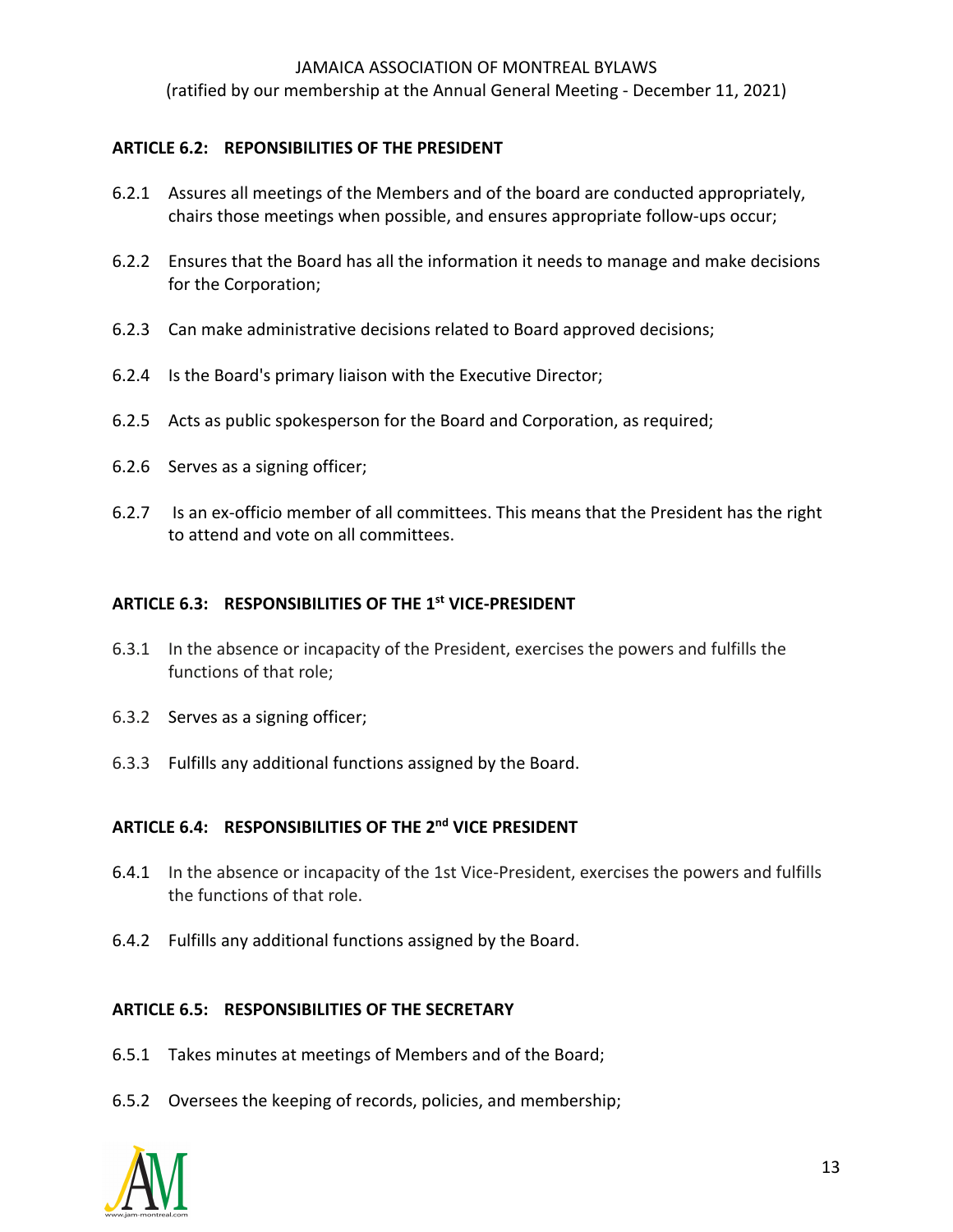(ratified by our membership at the Annual General Meeting - December 11, 2021)

- 6.5.3 Maintains or ensures the maintenance of the files and the records of the organization to be passed on to future officers and ensures the security and confidentiality of all such files and record;
- 6.5.4 Serves as a signing officer;
- 6.5.5 Disseminates information about the Corporation and activities to members;
- 6.5.6 Fulfills any additional functions assigned by the Board;

#### **ARTICLE 6.6 RESPONSIBILITIES OF THE TREASURER**

- 6.6.1 Ensures that the Board receives relevant and regular financial statements;
- 6.6.2 Ensures that an annual budget is created and approved by the Board;
- 6.6.3 Collaborates with the Auditor and President in the review and presentation of annual audited financial statements;
- 6.6.4 Ensures that complete and accurate financial records are kept in accordance with generally accepted accounting practices;
- 6.6.5 Serves as a signing officer;
- 6.6.6 Fulfills any additional functions assigned by the Board.

## **PART 7: BOARD ELECTION & PROCESS**

#### **ARTICLE 7.1: NOMINATION PROCESS**

- 7.1.1. Nominations Committee
	- 1. The Board of Directors shall form a Nominations Committee ( "the Committee") which shall be responsible to manage and oversee the process of nominations for election as a Director, in accordance with a Board approved policy, as amended from time to time.
- 7.1.2. Committee Composition
	- 1. The Committee shall be composed of 3 members of the Board of Directors (selected by the Board), and 3 Active members who shall be elected to the Committee each year at the Annual General Meeting.

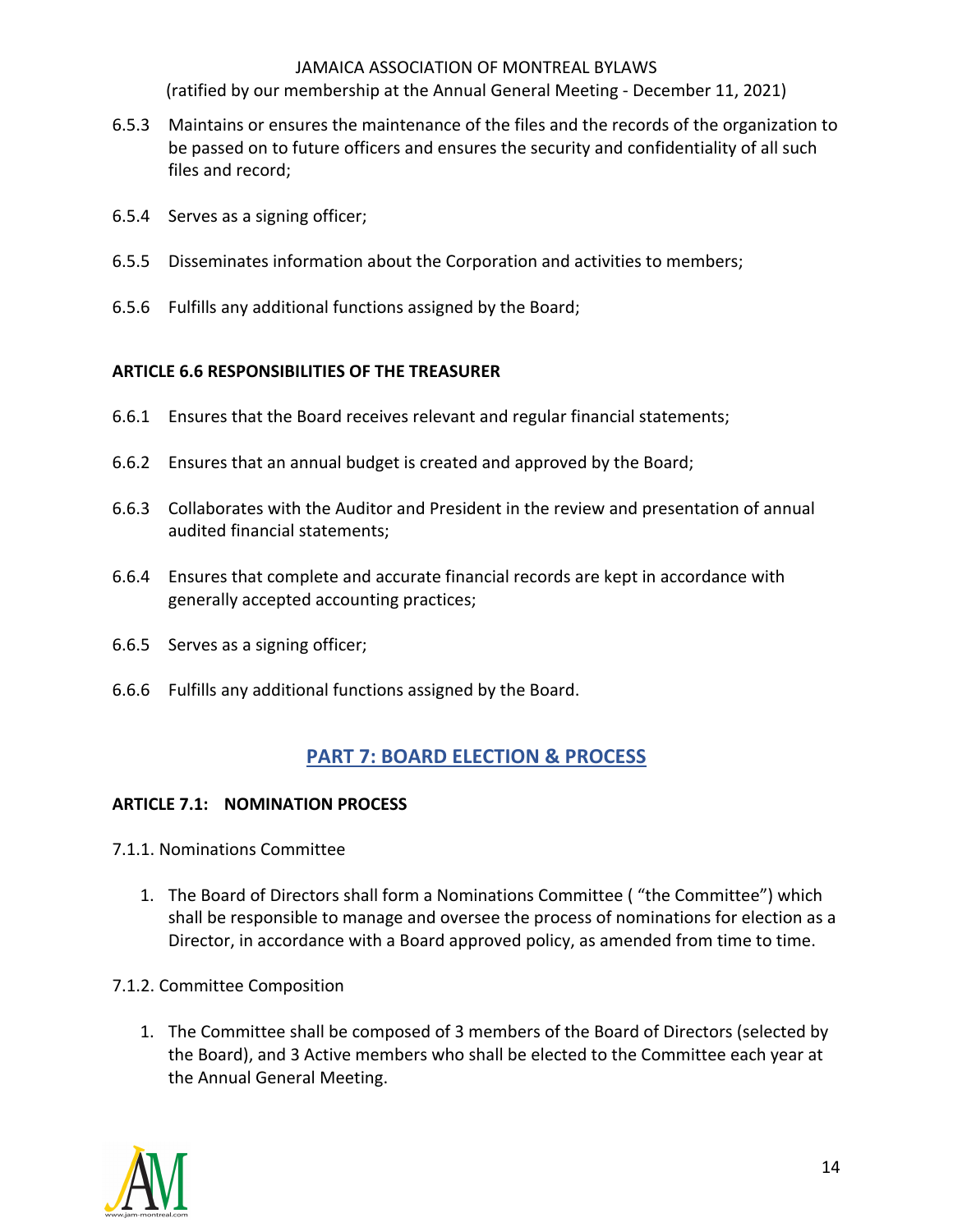(ratified by our membership at the Annual General Meeting - December 11, 2021)

#### 7.1.3 Nominations Process

Not less than three (3) months prior to each annual general meeting, the Committee will prepare the following information for the Board to review, revise as necessary and approve:

- 1. The total number of Director positions on the Board open for election
- 2. A list of the Director whose terms are expiring at the annual general meeting;
- 3. The number of Officer positions that are currently or will become available for election at the annual general meeting;
- 4. The term for each such position to be filled; and
- 5. a summary of the skill sets and other attributes needed to ensure the board has the appropriate capacity to function effectively as a team.

#### 7.1.4 Request for Nominations

On the date set to open nominations, the Committee will circulate to all Directors and Members a request for nominations. The request for nomination package will include the following information and documents:

- 1. the number of Director positions expected to be filled at the annual general meeting;
- 2. the Officer positions to be filled following the sequence of:

#### a. **Odd-numbered year**:

- 1. Position 1 President,
- 2. Position  $3 2^{nd}$  Vice-President,
- 3. Position 5 Secretary,
- b. **Even-numbered year**:
	- 1. Position  $2 1$ <sup>st</sup> Vice-President,
	- 2. Position 4 Treasurer
- 3. the term of each position to be filled;
- 4. the minimum eligibility criteria to become a director as set out in Article 4.3 of this by-law;
- 5. the preferred skill profile for candidates for nomination;
- 6. instructions on how to nominate a candidate and where to send such nomination; and
- 7. the date of close of nominations.

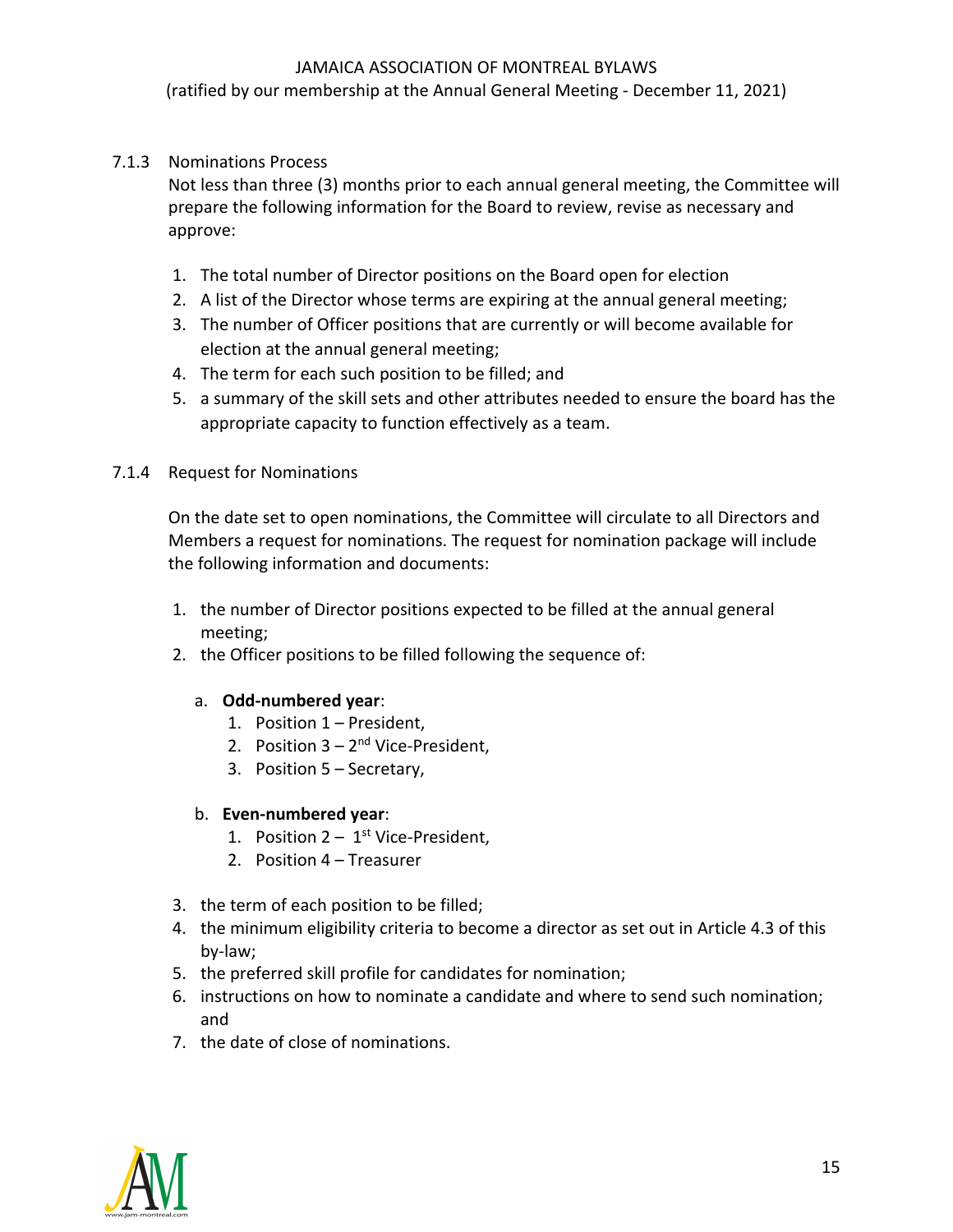(ratified by our membership at the Annual General Meeting - December 11, 2021)

- 7.1.5 The request for nominations package will be sent to Directors and Members by email wherever possible and other means where necessary.
- 7.1.6 Nominations by the Committee
	- 1. In addition to the candidates nominated by Directors and Members, the Committee may nominate one or more suitable individuals to stand for election at the next annual general meeting.
- 7.1.7 Additional Committee Responsibilities
	- 1. The Committee must ensure that there are at least as many candidates for election as there are expected vacancies to be filled.
	- 2. The Committee will abide by the Board approved policy for the nomination of Directors and election of Officers as amended from time to time.
- 7.1.8 Close of Nominations

Following the close of nominations the Committee will circulate to all Members the following information with the notice of annual general meeting:

- 1. the number of Director and Officer positions to be filled at the annual general meeting;
- 2. the number of nominations reviewed by the Committee;
- 3. a brief profile for each of the continuing candidates outlining his or her relevant skills and experience; and
- 4. which candidates, if any, are endorsed by the Committee as preferred candidates for election.
- 5. Communication of final election results will be communicated to Directors and Members by e-mail and on the Corporation's website.

## **ARTICLE 7.2 ELECTIONS**

#### 7.2.1 Presentation:

- 1. Each candidate for the Board of Directors shall be given 10 minutes at the AGM to present their case for being elected to the Board prior to the elections;
- 7.2.2 Voting:
	- 1. Where more than one candidate is being presented for election to a position as a board member or Officer, the vote shall be taken by secret ballot supervised by the Scrutineer.

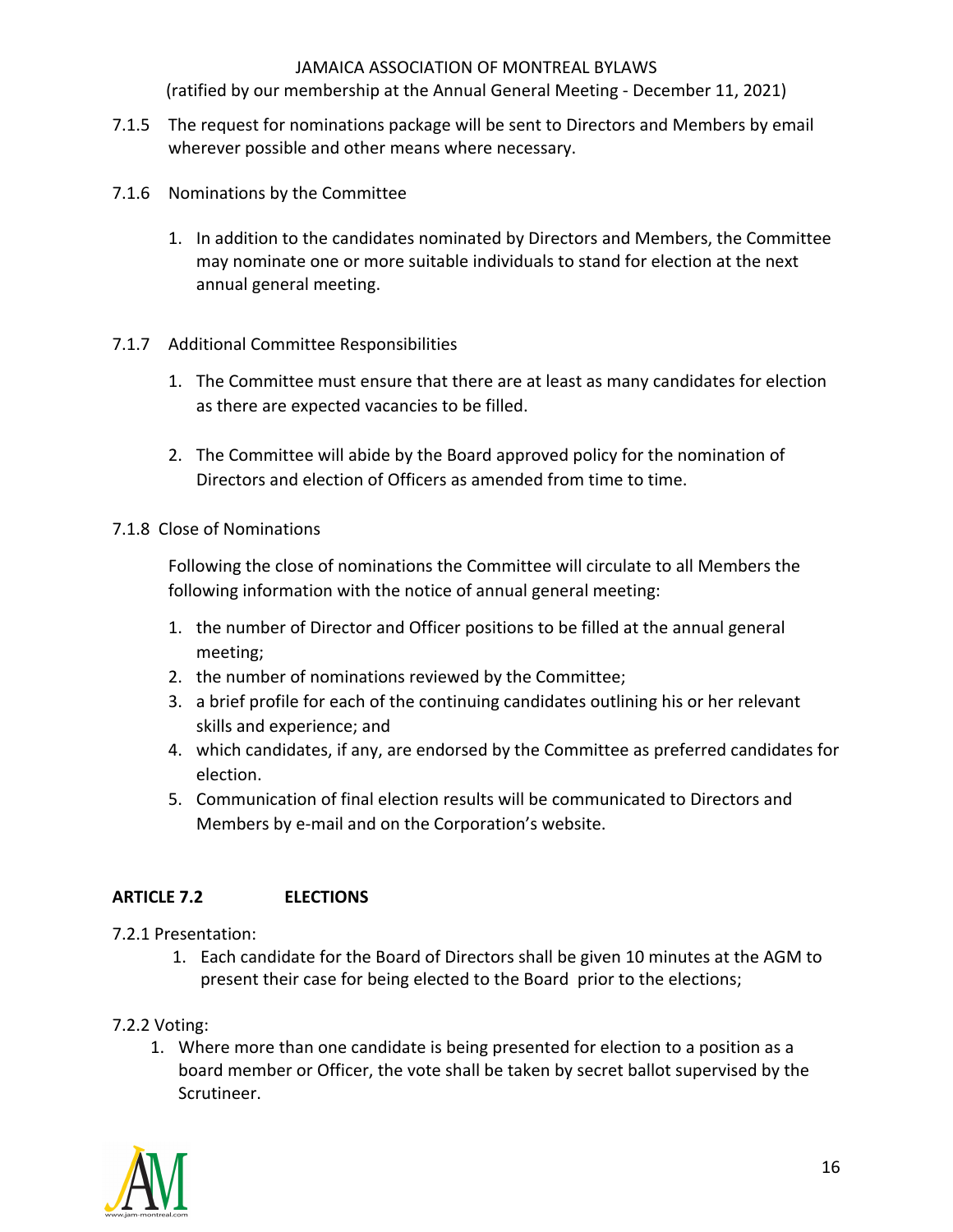(ratified by our membership at the Annual General Meeting - December 11, 2021)

2. Where it is not possible to declare the results of all the positions open for election, Members shall be notified of the election results within 48 hours through a posting on the Corporation's website and other social media.

## **PART 8: FINANCIAL YEAR, ACCOUNTS & AUDIT**

#### **ARTICLE 8.1: FINANCIAL YEAR**

8.1.1 The financial year of the Corporation shall end on the thirtieth (30<sup>th</sup>) day of September in each year.

#### **ARTICLE 8.2: ACCOUNTS**

- 8.2.1 The Board of Directors shall keep proper records of accounts with respect to all money received and spent by the Corporation.
- 8.2.2 This includes keeping receipts, bill of sales and purchases by the Corporation, the assets and liabilities of the Corporation and all other financial transactions affecting the financial position of the Corporation.

#### **ARTICLE 8.3: AUDIT**

- 8.3.1 The appointment, rights and duties of the auditor or auditors of the Corporation shall be regulated by the Companies Act.
- 8.3.2 At least once in every financial period the accounts of the Corporation shall be examined and the correctness of the statement of income and expenditures and of the balance sheet ascertained by such auditor or auditors and shall be presented to the Members at the Annual General Meeting.

## **PART 9: CONTRACTS, CHEQUE DRAFTS & BANK ACCOUNTS**

#### **ARTICLE 9.1: CONTRACTS**

- 9.1.1 All deeds, documents, contracts, engagements, bonds, debentures, and other instruments requiring execution by the Corporation shall be signed by two Officers that include the President, the Secretary or Treasurer.
- 9.1.2 No individual director, officer, agent, or employee shall have any power of authority to bind the Corporation by any contract or engagement or to pledge its credit. These matters are to be discussed and decided at the Board level.

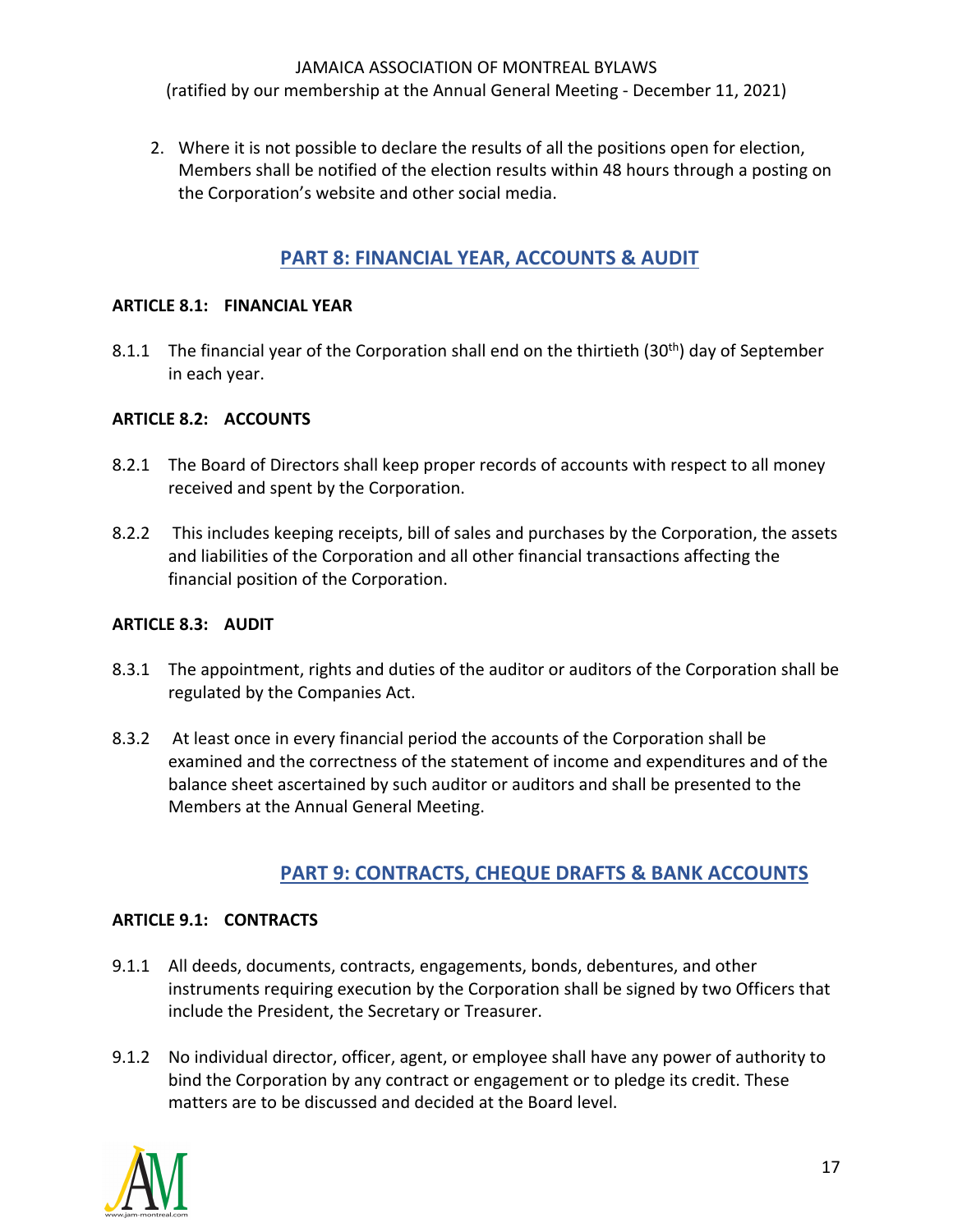(ratified by our membership at the Annual General Meeting - December 11, 2021)

9.1.3 No member of the Board of Directors shall benefit financially from the Corporation.

#### **ARTICLE 9.2: CHEQUES AND DRAFTS**

- 9.2.1 All cheques, bills or exchange or other orders for the payment of money, notes or other evidence of indebtedness issued, accepted, or endorsed in the name of the Corporation shall be signed by two of three officers that include:
	- 1. The President;
	- 2. The Treasurer; or
	- 3. The Secretary

#### **ARTICLE 9.3: DEPOSITS**

9.3.1 The funds of the Corporation must be deposited to the credit of the Corporation with a Canadian chartered bank approved by the Board of Directors.

#### **ARTICLE 9.4: DEPOSIT OF SECURITIES FOR SAFEKEEPING**

- 9.4.1 The securities of the Corporation shall be deposited with one or more banks, trust companies or other financial institutions in Canada. The financial institution will be selected by the Board of Directors.
- 9.4.2 Any securities that are deposited may be withdrawn, only upon the written order of the Corporation, signed by two of three officers that include the President, the Treasurer, or the Secretary.

## **PART 10: DECLARATIONS**

10.1 The President and Treasurer, as authorized by the Board, are empowered to appear, and answer to writs, court orders or judicial proceedings , and or interrogations as needed and required.

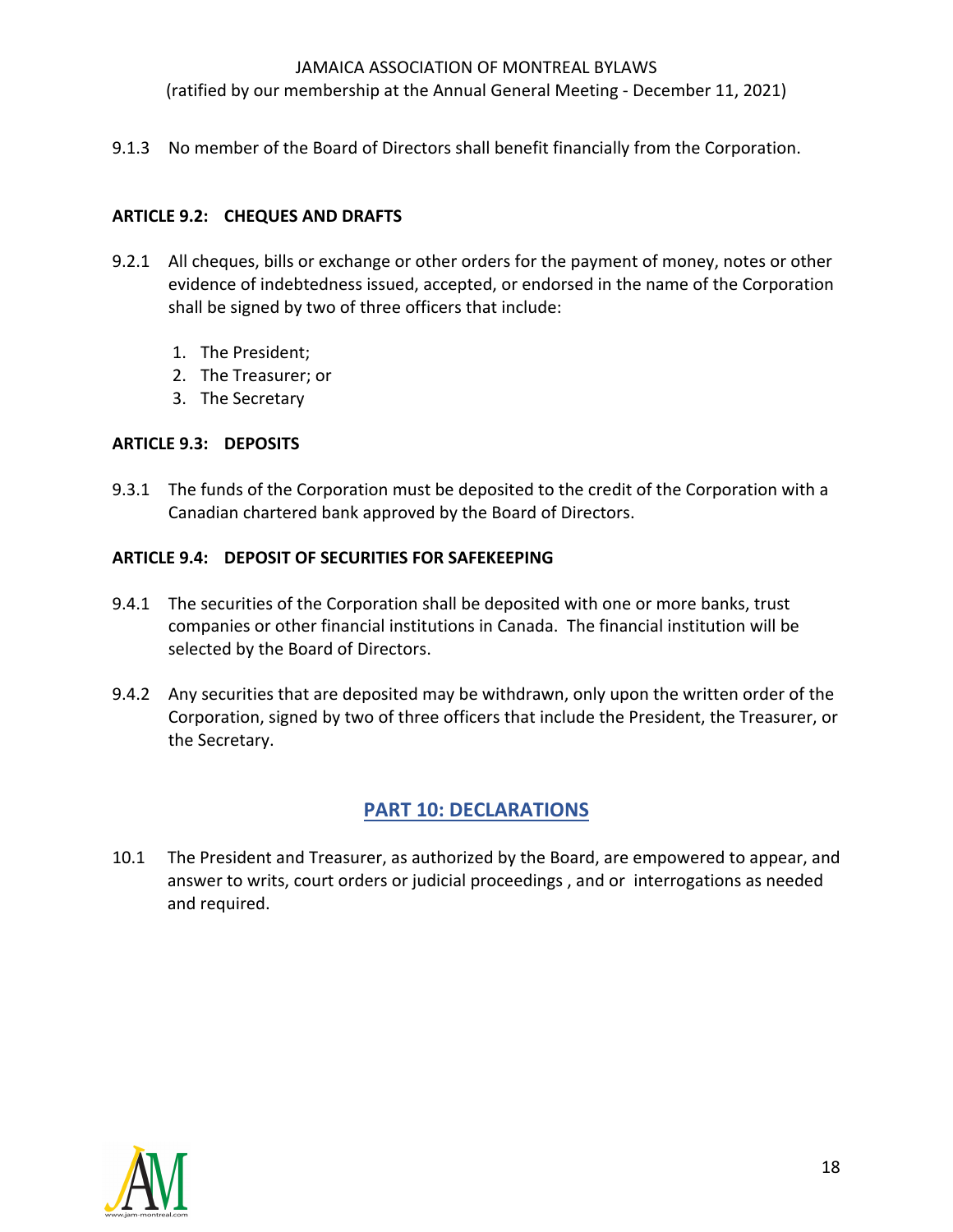## **PART 11: INTERPRETATIONS**

In the interpretation of the By-laws of the Corporation, unless the context otherwise requires, words importing the masculine gender shall include the feminine gender.

Enacted on this 28TH day of OCTOBER , 2021

Signed and sealed this 11<sup>th</sup> day of December, 2021

President (signed Mark Henry)

\_\_\_\_\_\_\_\_\_\_\_\_\_\_\_\_\_\_\_\_\_\_\_\_\_\_\_\_\_\_\_

Secretary (signed Keisha Wilson ) Corporate Seal

\_\_\_\_\_\_\_\_\_\_\_\_\_\_\_\_\_\_\_\_\_\_\_\_\_\_\_\_\_\_\_

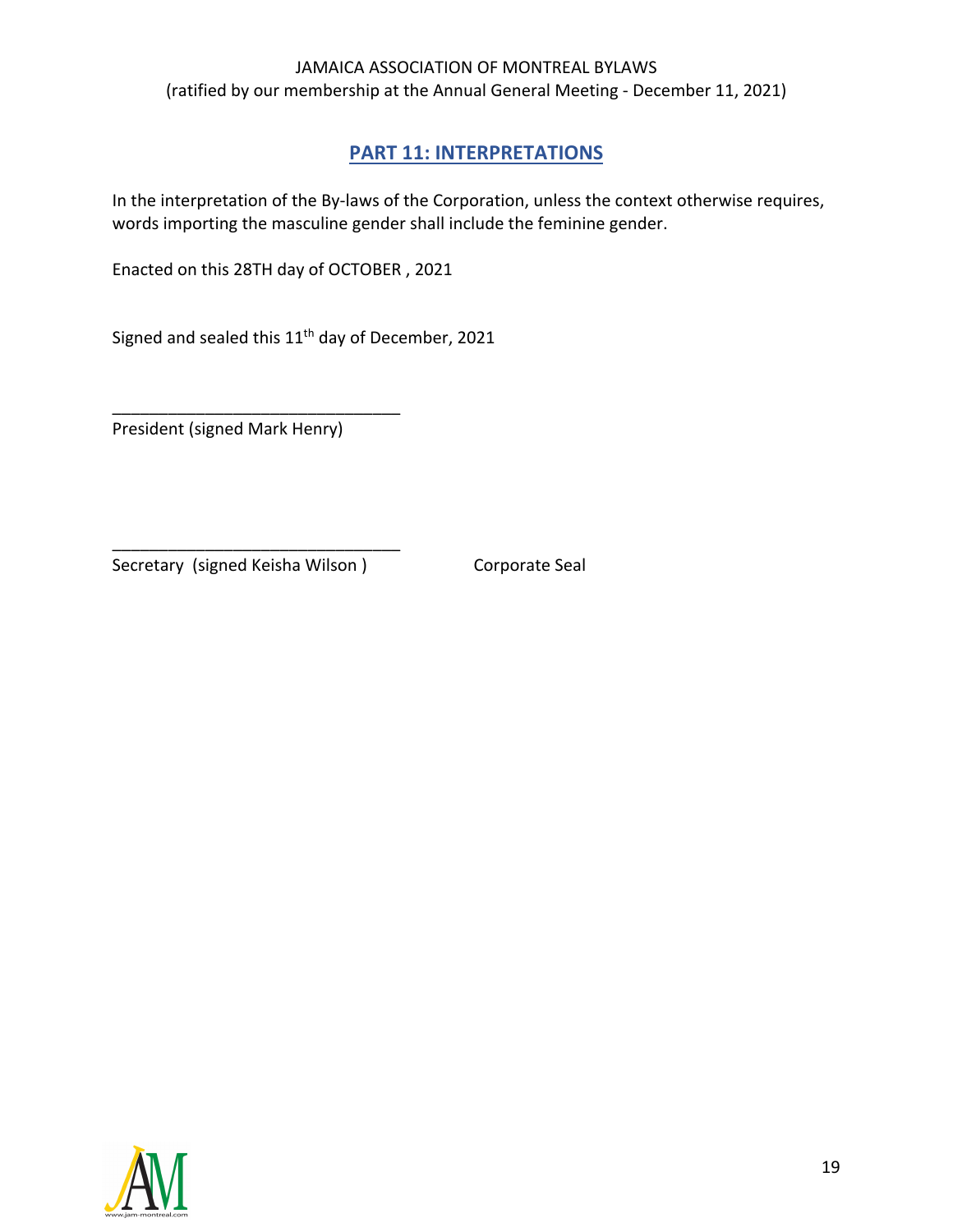## **BY-LAW TWO: INDEMNIFICATION OF OFFICERS & DIRECTORS**

Every director or officer of the Corporation and his heirs, executors and administrators and estate and effects, respectively, shall be indemnified and saved harmless out of the funds of the Corporation, from time to time and always, from and against:

- 1. all costs, charges, and expenses whatsoever which such director or officer sustains or incurs in or about any action, suit or proceeding which is brought, commenced, or prosecuted against him, for or in respect of any act, deed, matter, or thing, whatsoever, heretofore or hereafter made, done, or permitted by him, in or about the execution of the duties of his office, and,
- 2. all other costs, charges, or expenses that he sustains, or incurs, in or about or in relation to the affairs thereof, except such costs, charges or expenses as are occasioned by this own willful neglect or default.

Enacted this 15th day of June 1970. Signed and sealed this 15<sup>th</sup> day of June 1970.

President

\_\_\_\_\_\_\_\_\_\_\_\_\_\_\_\_\_\_\_\_\_\_\_\_\_\_\_

\_\_\_\_\_\_\_\_\_\_\_\_\_\_\_\_\_\_\_\_\_\_\_\_\_\_\_

Secretary

(Corporate Seal)

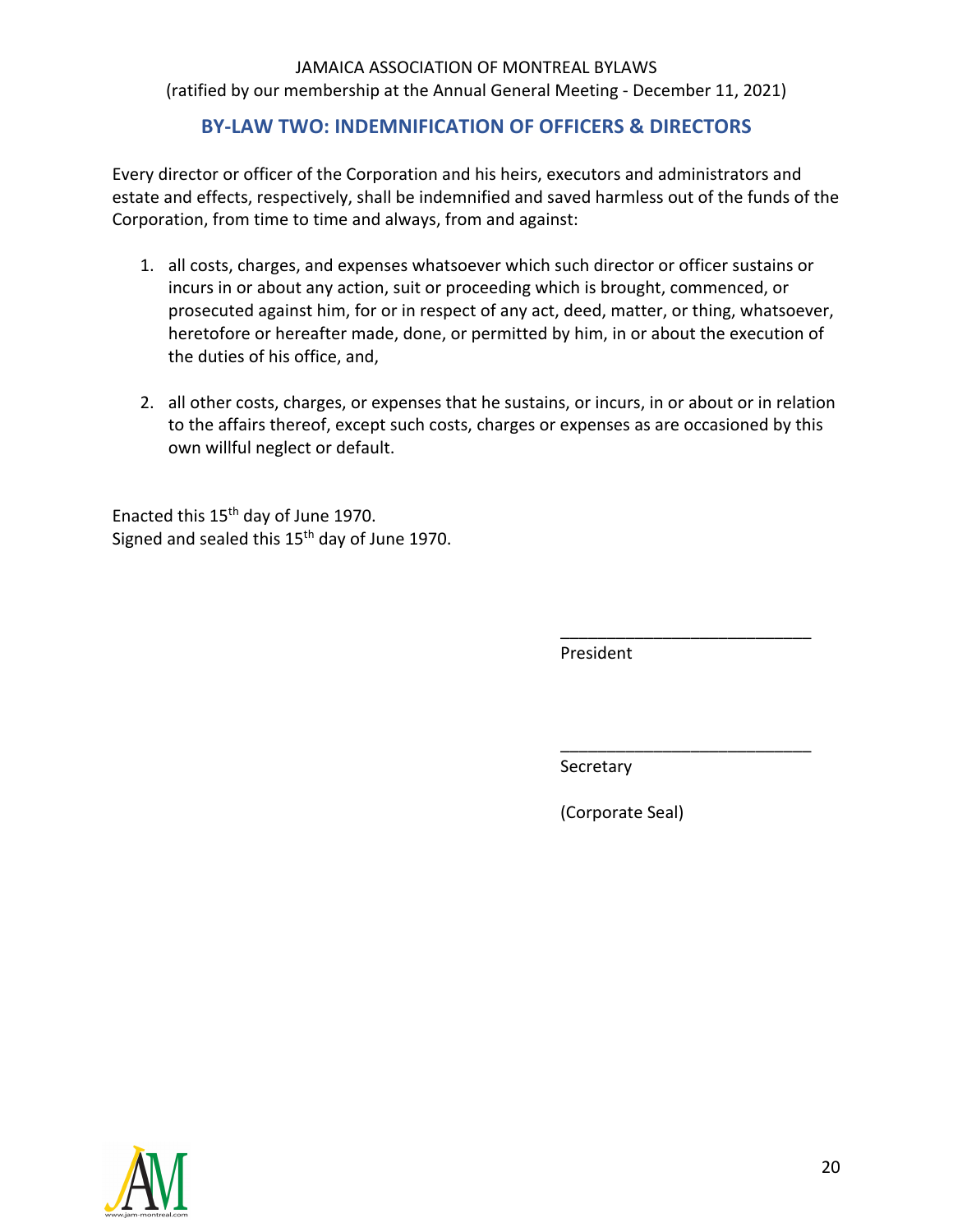## **BY-LAW THREE: BORROWING**

The Board of Directors are hereby authorized:

- 1. to borrow money to obtain advances upon the credit of the Corporation, from any bank, corporation, firm, or person, upon such terms, covenants, and conditions, at such time, in such sums to such an extent and in such manner as the Board of Directors in their discretion may deem expedient;
- 2. to limit or increase the amount to be borrowed;
- 3. to issue or cause to be issued bonds, debentures, or other securities of the Company and to pledge or sell the same for such sums, upon such terms, covenants, and conditions and at such prices as may be deemed expedient by the Board of Directors;
- 4. notwithstanding the provisions of the Civil Code of the Province of Quebec, to hypothecate, mortgage, pledge and charge, cede and transfer the property, undertaking and assets, real or personal, moveable or immoveable, present or future, of the Corporation to secure any such bonds, debentures or other securities, or give part only of such guarantee for such purposes; and constitute the hypothec, mortgage or pledge or charge or cession and transfer above mentioned, by trust deed in accordance with the laws of the Province of Quebec or in any other manger;
- 5. to hypothecate or mortgage the immoveable property of the Corporation, or pledge or otherwise affect the moveable property, or give all such guarantees, to secure the payment of loans made otherwise than by the issue of debentures, as well as the payment or performance of any other debt contract or obligation of the Corporation;
- 6. as security for any discounts, overdrafts, loans, credits, advances or other indebtedness or liability of the Corporation, to any bank, corporation, firm or person, and interest thereon, to hypothecate, mortgage, pledge, and give to any bank, corporation, firm or person any and all of the Corporation's property, real or personal, moveable or immoveable or mixed, now owned or hereafter acquired, or both, and to give such security thereon as may be taken by a bank under the provisions of the Bank Act, and to renew, alter, vary or substitute such security from time to time, with authority to enter into promises to give security under the Bank Act for any indebtedness contracted or to be contracted by the Corporation to any bank;
- 7. to delegate to such officers(s) or director(s) of the Corporation as the directors may designate all or any of the foregoing powers to such extent an in such manner as the directors may determine.
- 8. AND the powers of borrowing and giving security hereby authorized shall be deemed to be continuing powers and not to be exhausted by the first exercise thereof, but may be